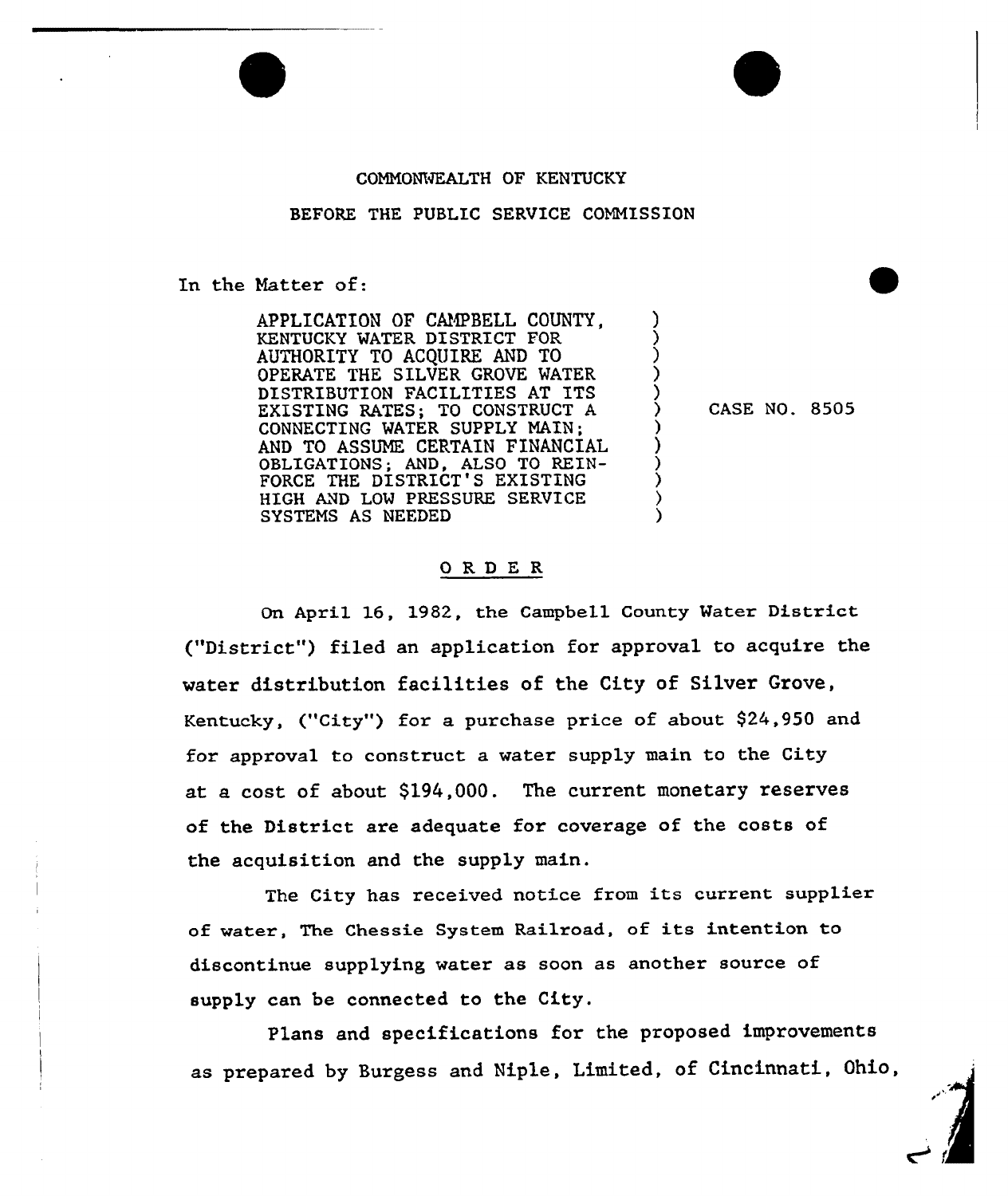("Engineer") have been approved by the Division of Water of the Natural Resources and Environmental Protection Cabinet.

<sup>A</sup> hearing was held in Frankfort, Kentucky, on June 22, 1982. There were no intervenors present at the hearing, and no protests were entered.

The Commission's Interim Order of August 4, 1982, found that the service area of the City was outside the service area boundaries of the District and ordered that the application be held in abeyance until the District's boundaries had been expanded to include those of the City.

On September 23, 1982, an Order was entered to remove this matter from the Commission's docket because of the District's failure to accomplish the annexation of the City' service area as required by KRS 74.110. The Order stated that this matter could be redocketed upon motion of the District and the filing of an Order of the Campbell County Judge Executive approving the annexation of the service area of the City. On November 12, 1982, the District satisfied the Commission's requirements for the redocketing of this matter and its motion for redocketing and approval of application is hereby sustained.

The Public Service Commission, after consideration of the application and all evidence of record and being advised, is of the opinion and finds that:

l. The acquisition of the City's water distribution system by the District is in the public interest in that

 $-2-$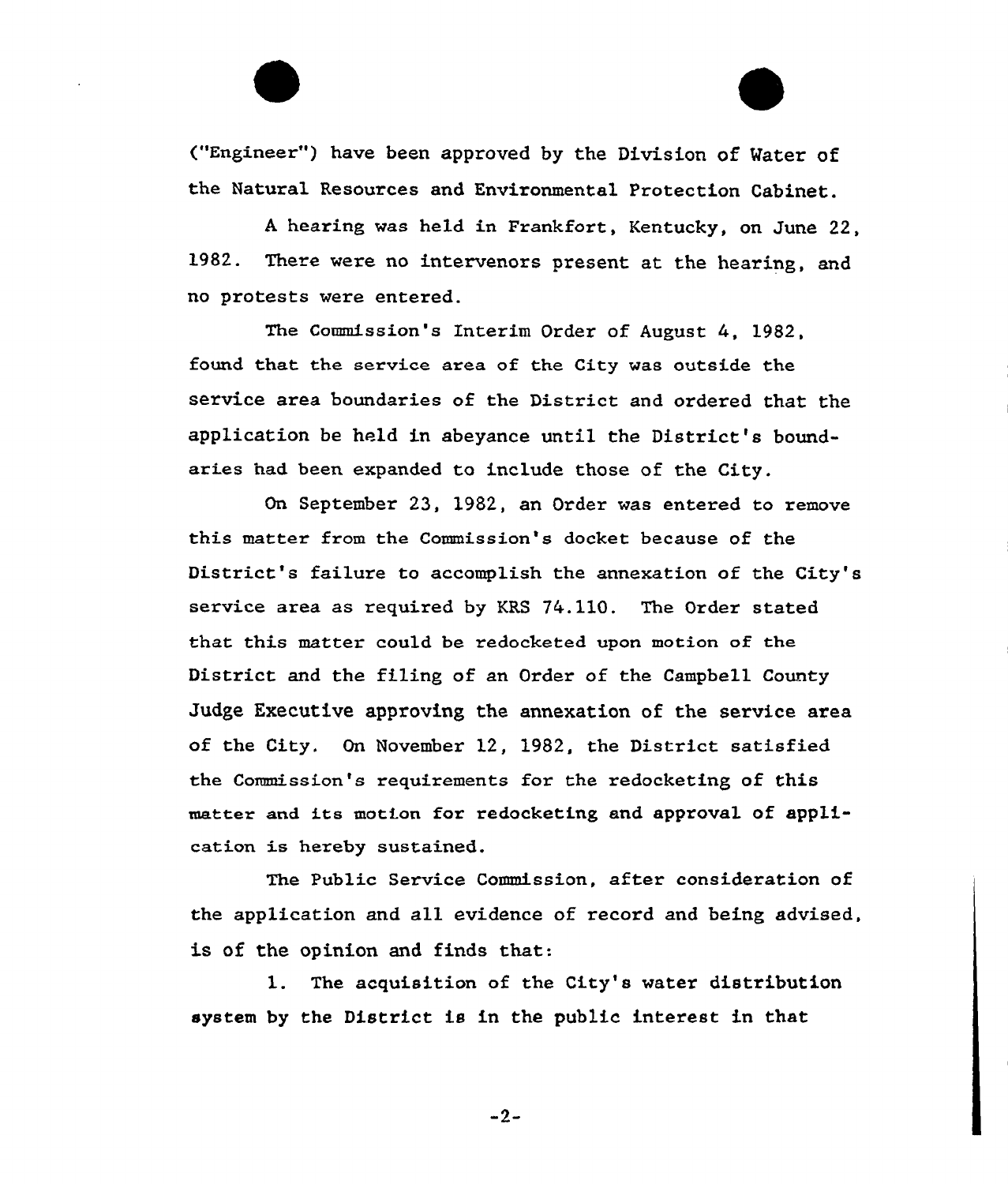the District's water system is the most feasible source of supply available to the City and operations of the combined systems should be more efficient and effective in the providing of water services than operation of separate systems. Further, the District, by acquisition of the City's 350 customers, will expand the revenue base for production of its revenue requirements and the City by virtue of the water storage existing within the District will not need to construct additional water storage tanks at this time.

2. The conveyance agreement pxovides xeasonable terms for consummation of the proposed conveyance of the City's facilities to the Distxict. The District will maintain and opexate the City's facilities as if the final conveyance had taken place upon receipt of this Order although it is not scheduled to occur until the year 2005 when all of the City's waterworks bonds are retired.

3. The District s total cost to pxovide water service to the City at this time is about \$218,950. This includes about \$l94,000 for construction of a water supply main and \$24,950 for the purchase of U. S. Treasury Bonds<sup>1</sup>/ to defease one-half of the outstanding bonds on the City's water distribution system. The other one-half of the cost of defeasement will be borne by the City.

 $-3-$ 

The District and the City have jointly participate in the purchase of U. S. Treasury Bonds with face value of \$45,000 at a purchase cost of \$49,900. The bonds will return annual interest of 15 3/4 percent.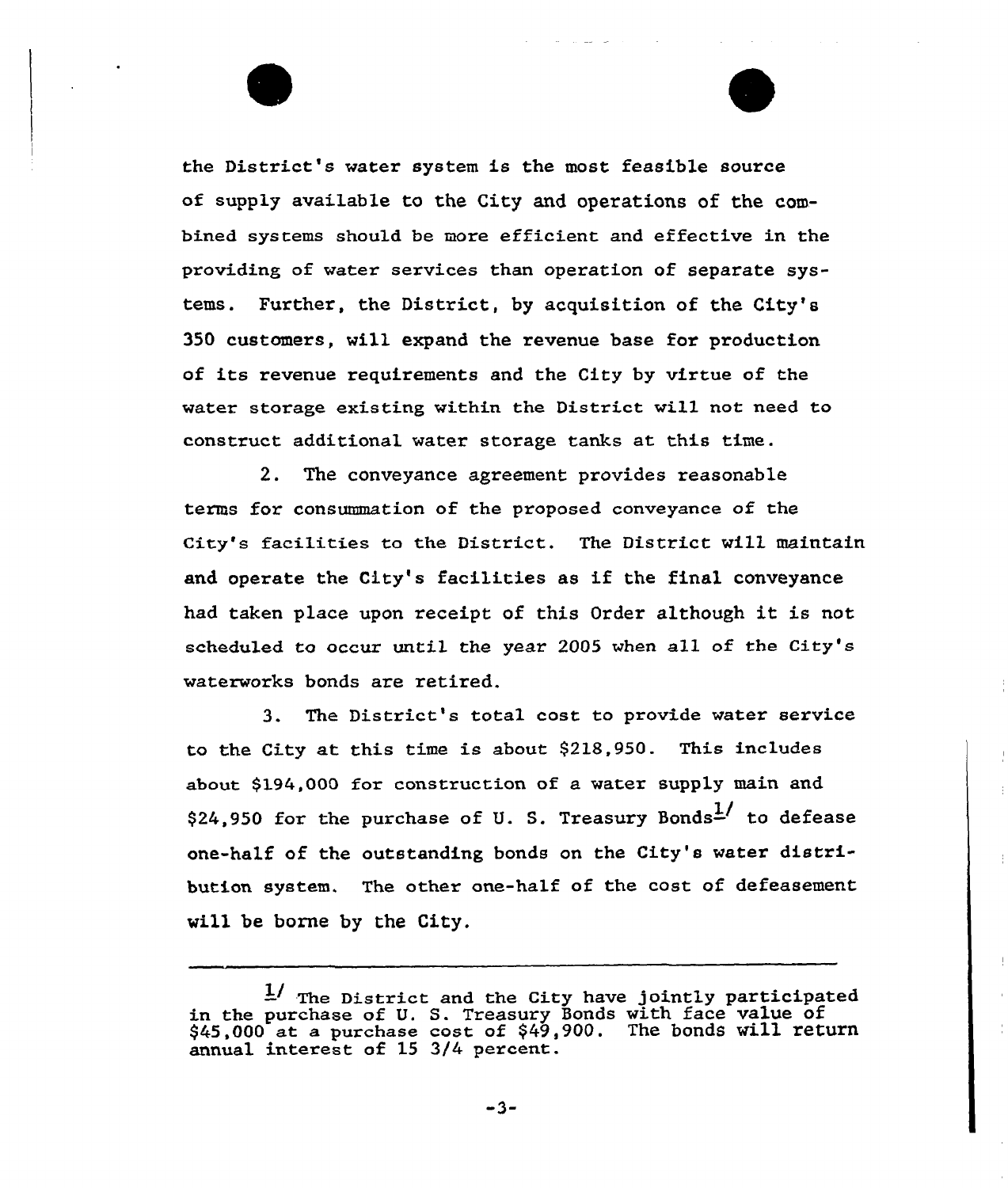4. The City is ready, willing and able to convey its waterworks facilities to the District.

5. The District is ready, willing and able to acquire the City's waterworks facilities and provide continuing operations and maintenance for the benefit of the customers now served by the City.

6. Tne rates now charged for water services by the City are the same as those charged by the District. The uniform rate structure of the District should not, therefore, be altered by acquisition of the City's customers.

7. The District's service area boundaries, by Order of the Campbell County Judge Executive dated November S, 1982, have been expanded to include the City's water service area.

8. The acquisition of the assets and liabilities of the City's waterworks facilities should be reflected in the District's annual reports filed with this Commission.

9. Public convenience and necessity require that the construction proposed in the application and record be performed, and that a certificate of public convenience and necessity be granted.

10. The proposed water main construction includes 8,850 feet of 8-inch ductile iron pipe, 1,900 feet of 6-inch ductile iron pipe, other appurtenances and miscellaneous construct ion.

11. Any construction deviations from the contract plans and specifications herein approved which could adversely

 $-4-$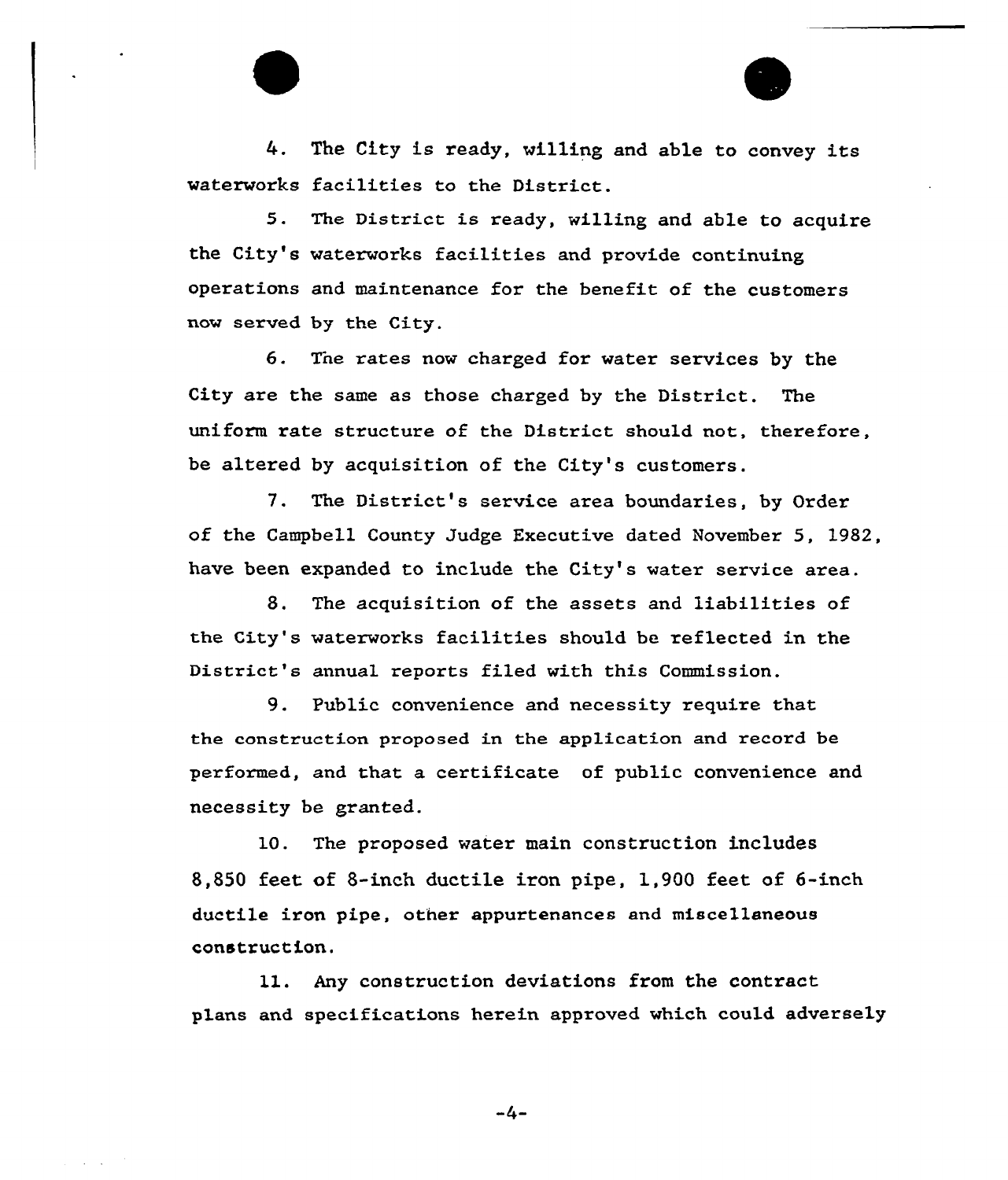affect service to any customer should be subject to the prior approval of this Commission.

12. The District should obtain approval of this Commission before any major construction for the purpose of upgrading its high and low service areas is begun. The study made by the District's Engineer is a part of the record in this matter.

13. The District should furnish duly verified documentation of the total cost of this construction and all other capitalized costs (engineering, legal, administrative, etc.) within <sup>60</sup> days of the date that construction is substantially completed.

14. The District's contract with its Engineer should require the provision of full-time resident inspection under the general supervision of a professional engineer with a Kentucky registration in civil ox mechanical engineering. This supervision and inspection should insure that the construction work is done in accordance with the contract plans and specifications and in conformance with the best practices Qf the construction trades involved in the project.

15. The District should require the Engineer to furnish a copy of the record plans and a signed statement that the construction has been satifactorily completed in accordance with the contract plans and specifications within 60 days of the date of substantial completion of this construction.

 $-5-$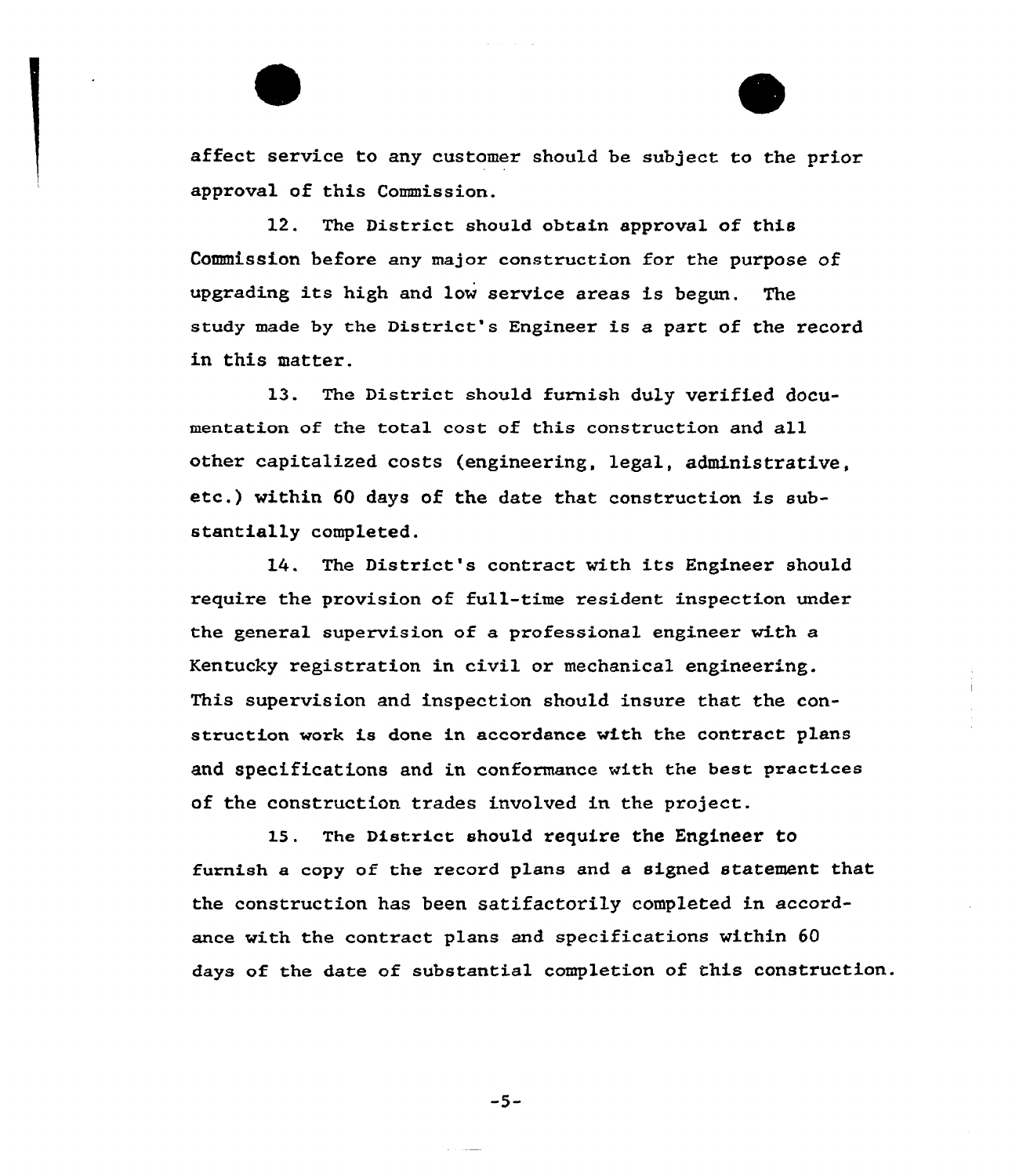IT Is THEREFoRE oRDERED that the proposed conveyance of the City's waterworks facilities to the District as set forth in the application and record in this case be and it hereby is approved.

IT IS FURTHER ORDERED that the rates charged the City's former customers be the same as the District's existing rates as set by Order of this Commission entered Nay 16, 1980, in Case No. 7766.

IT IS FURTHER ORDERED that future annual reports filed with this Commission by the District shall reflect the acquisition of the assets and liabilities of the City's waterworks facilities.

IT IS FURTHER ORDERED that the District be and it hereby is granted a certificate of public convenience and necessity to proceed with the water supply main construction project as set forth in the plans and specifications of record herein.

IT IS FURTHER ORDERED that. any deviations from the approved construction which could adversely affect the service to any customer shall be subject to the prior approval of this Commission.

IT IS FURTHER ORDERED that the District shall file with this Commission duly verified documentation which shows the total costs of the construction herein certificated including all capitalized costs (engineering, legal, administrative, etc.) within <sup>60</sup> days of the date that construction is substantially completed.

$$
\textcolor{red}{\textbf{-6}} \textcolor{red}{\textbf{-}}
$$